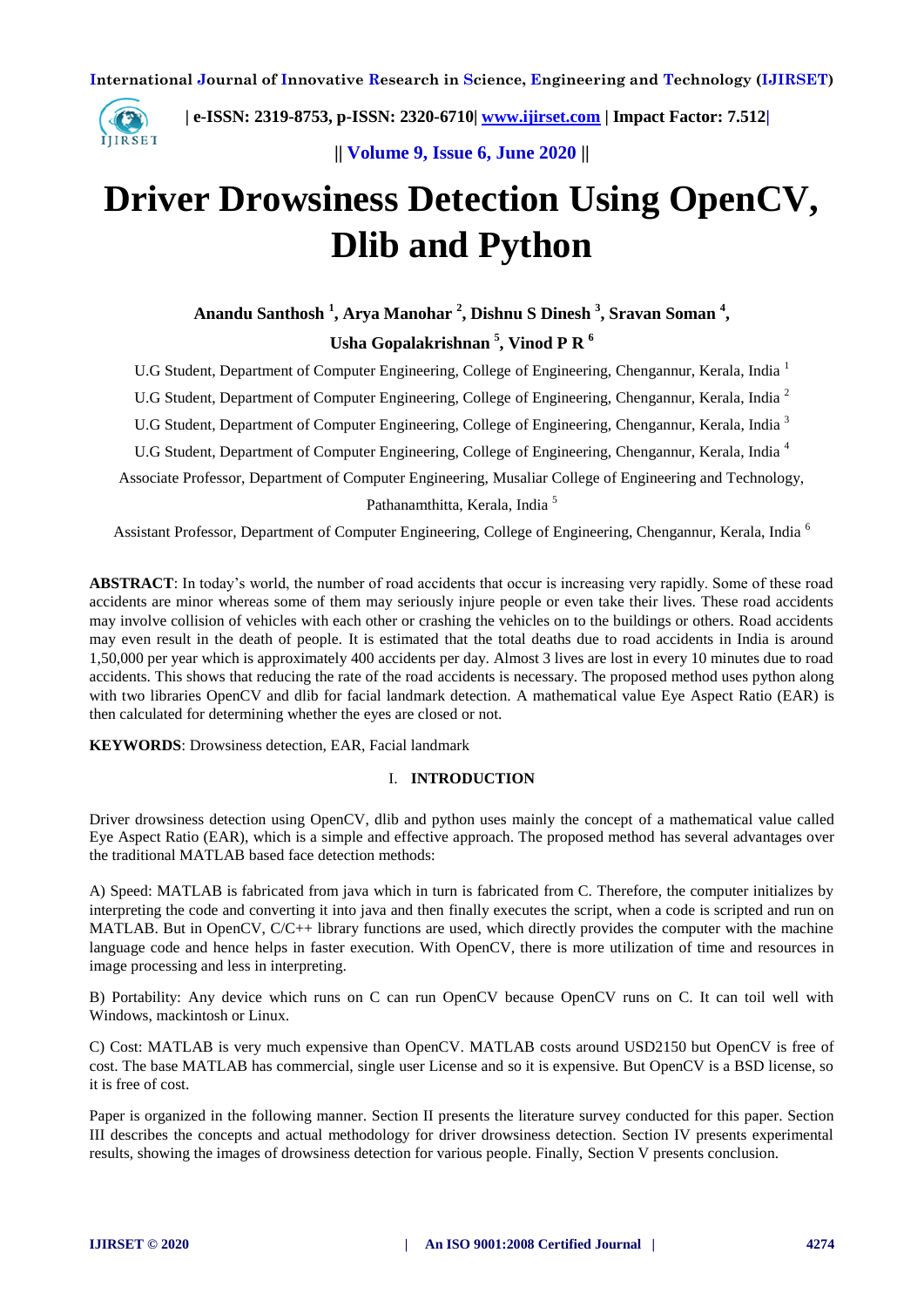

# **| e-ISSN: 2319-8753, p-ISSN: 2320-6710| [www.ijirset.com](http://www.ijirset.com/) | Impact Factor: 7.512|**

## **|| Volume 9, Issue 6, June 2020 ||**

#### II. **LITERATURE SURVEY**

The literature survey was conducted on various face detection methods, existing drowsiness detection methods and image processing techniques. [1] uses the front camera of the driver's mobile phone, which is placed on the windshield of the car and constantly uses the front camera to analyze the behavior of the driver, i.e., whether the driver's eyes are closed or not. The front camera constantly captures the image of the driver and with the help of facial expression detection checks whether the eyes of the driver are closed or not. The image captured is compared with thousands of previously stored expression and to give the best result, machine learning algorithms are used. A timer is started after it is detected that the eyes are closed and after a particular time an alert is generated. This alert is used to trigger an external low powered buzzer with the help of bluetooth signal sent via mobile of the driver. At first the phone is placed in the windshield using a holder so that driver need not hold it all times and also it remains stable. The images are captured at a rate of 5 frames per second. When the face is detected, about 30 points are placed on the face like eyes, nose etc. Captured images are then compared with images previously stored in the server and it returns magnitude of different facial expressions in the drowsy state. Server returns a value in the range 0-100. Now whenever this value reaches 100(fully closed), a timer is started. The timer is stopped if the eyes are opened in between. If the timer crosses a time period of 3sec, an alert is generated to wake up the driver. The phone rings as well as an alarm is triggered.

[2] uses MCT AdaBoost classifier forthe face detection. First, image frame from the camera is retrieved by video query process. Theinput image is pre-processed by Gaussian filtering for removing noise. Using MCT AdaBoost classifier, the proposed algorithm detects the face in the preprocessed image. MCT featureis robust to the lighting conditions[5,6].

In [3], the main concept is detecting the driver's face, and setit to Region Of Interest (ROI). Next use ROI to detect eyes and mouth. This process is done by getting input frominfrared 2D camera and processing by MATLAB R2015a. In flow chart there are five steps, namely, image acquisition, facedetection, eye detection, mouth detection, and eyes closureand yawning detection.

- (a) Input image from infrared:At first, record driver video from driver's seat, using a camera, facing approximately 15 degrees to driver's face. Frame rate is set as 25 frame per second and input scale is 200×200 pixel. Made of infrared camera is MD-tech series 02. It uses 850nm light range.
- (b) Face detection:Haar-like feature is a face detection method. This method was invented by Paul Viola and Michael Jones [7]. This step is used for finding driver's face. Harr-like feature is the method to classify face by determining differential of shading rectangle and normal rectangle, and comparing it with threshold and polarity. Following equation determines sum of rectangle area:

 $i_s(x_1, x_2, y_1, y_2) = \sum_{x=x_1}^{x_2} \sum_{y=y_1}^{y_2} i(x, y)$ 

where  $i(x,y)$  means strength of shading x and y mean sum of shading value. x1, x2, y1 and y2 are positions of rectangle's corner. In this method after detecting driver's face, author will set it to ROI, and another area will be set to black.

- (c) Split image to upper-half and lower-half:Face image is split to two halves. This method is for limiting the scope of detecting driver's eyes and mouth.
- (d) Detecting driver's eyes and mouth:This step use for detecting driver's eyes and mouth by using Haar like feature. With the camera settings the driver's image will be little tilted. So this step will rotate image approximately by 3 degrees to the left and right.
- (e) Detecting eyes closure and yawning:To classify data author use Support Vector Machine (SVM). Before train data using SVM, normal images are turned into vector data by extracting histogram. Histogram Of Oriented Gradients (HOG) is method to separate images to many cells and collecting histogram from every single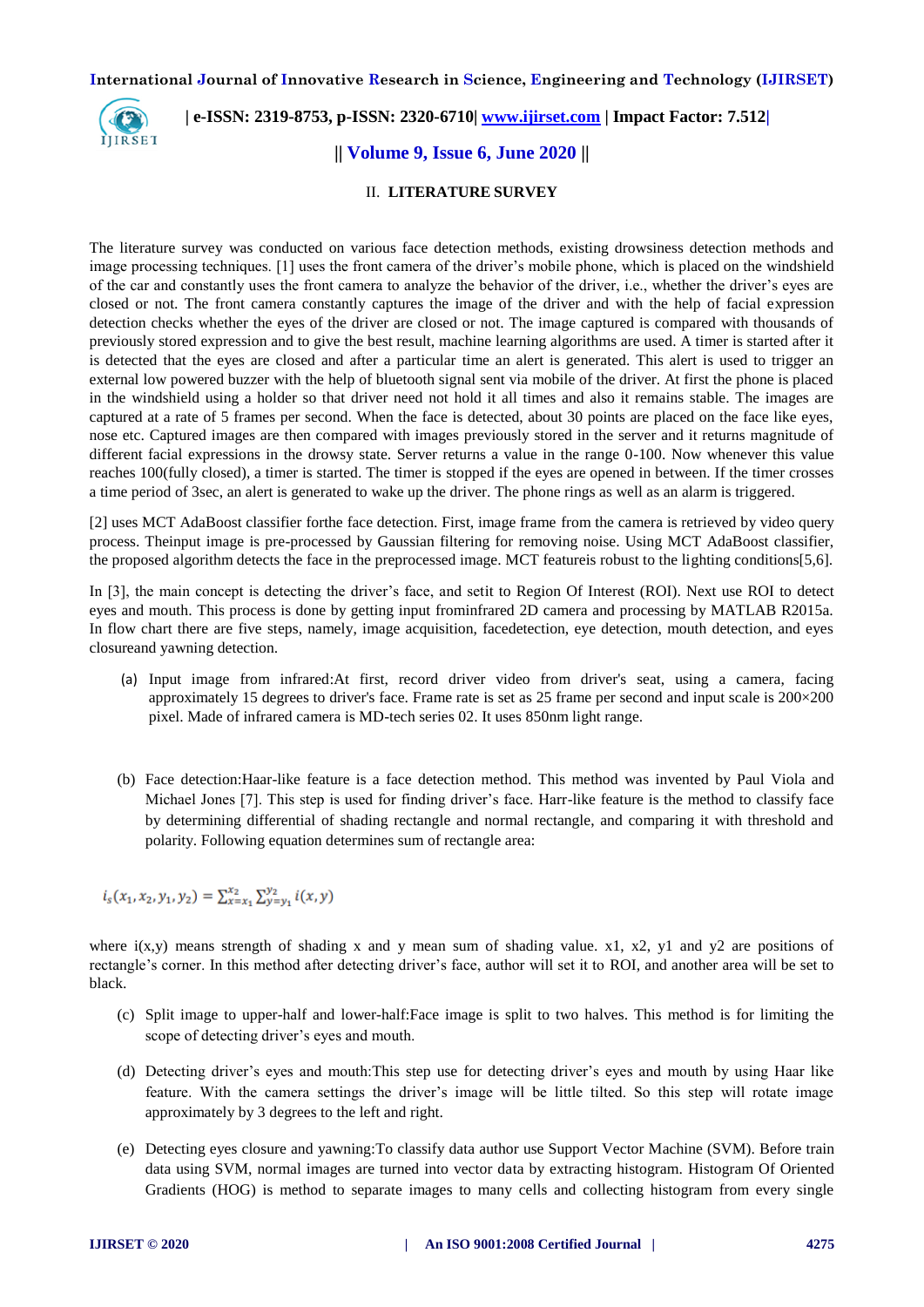

 **| e-ISSN: 2319-8753, p-ISSN: 2320-6710| [www.ijirset.com](http://www.ijirset.com/) | Impact Factor: 7.512|**

# **|| Volume 9, Issue 6, June 2020 ||**

gradient, and calculate scale and vector of that cell. SVM can be used for classifying between closed or open eyes and between normal and yawning mouth.

In [4], first the video is recorded using a webcam. To capture front face image, the camera will be positioned in front of the driver. The frames are extracted from the video to obtain 2-D images. Using Histogram Of Oriented Gradients (HOG) and linear Support Vector Machine (SVM) for object detection[8], face is detected in the frames. After detecting the face, facial landmarks like positions of eye, nose, and mouth are marked on the images. Eye aspect ratio, mouth opening ratio and position of the head are calculated from the facial landmarks, and using these features and machine learning approach, a decision is obtained about the driver drowsiness. An alarm will be sent to the driver to alert him/her, if drowsiness is detected.

#### III. **METHODOLOGY**

This paper focuses on two libraries OpenCV and dlib and also on a mathematical concept called eye aspect ratio (EAR):

(a) OpenCV

OpenCV means Open Source Computer Vision Library. It is an open source library used for computer vision and machine learning functions. OpenCV is written in  $C_{++}$  and has cross platform support. Its  $C_{++}$ , Python, Java and MATLAB interfaces support Windows, Linux, Android, iOS and Mac OS. OpenCV was developed to provide a common tool for developing computer vision applications and to increase the use of machine perception in the commercial products. OpenCV aims towards real-time vision applications.

(b) Dlib

Dlib is a general purpose open-source software library and has cross platform support. It is a tool of  $C_{++}$ which consists of machine learning algorithms and several tools for creating complex software which can be used to solve real world problems. Its development has began in 2002 and it has grown to include a wide variety of tools. It has features to support networking, threads, graphical user interfaces, data structures, linear algebra, machine learning, image processing, data mining, XML and text parsing, numerical optimization, Bayesian networks, and many more. Since it is open-sourced, it can be used in any app development free of cost.

(c) Eye Aspect Ratio (EAR)

Eye aspect ratio is the ratio of height to width of the eye.

When a face is given as input, python's dlib library outputs 68 points on the face as shown in the figure given below:



#### FIGURE 1: FACIAL LANDMARKS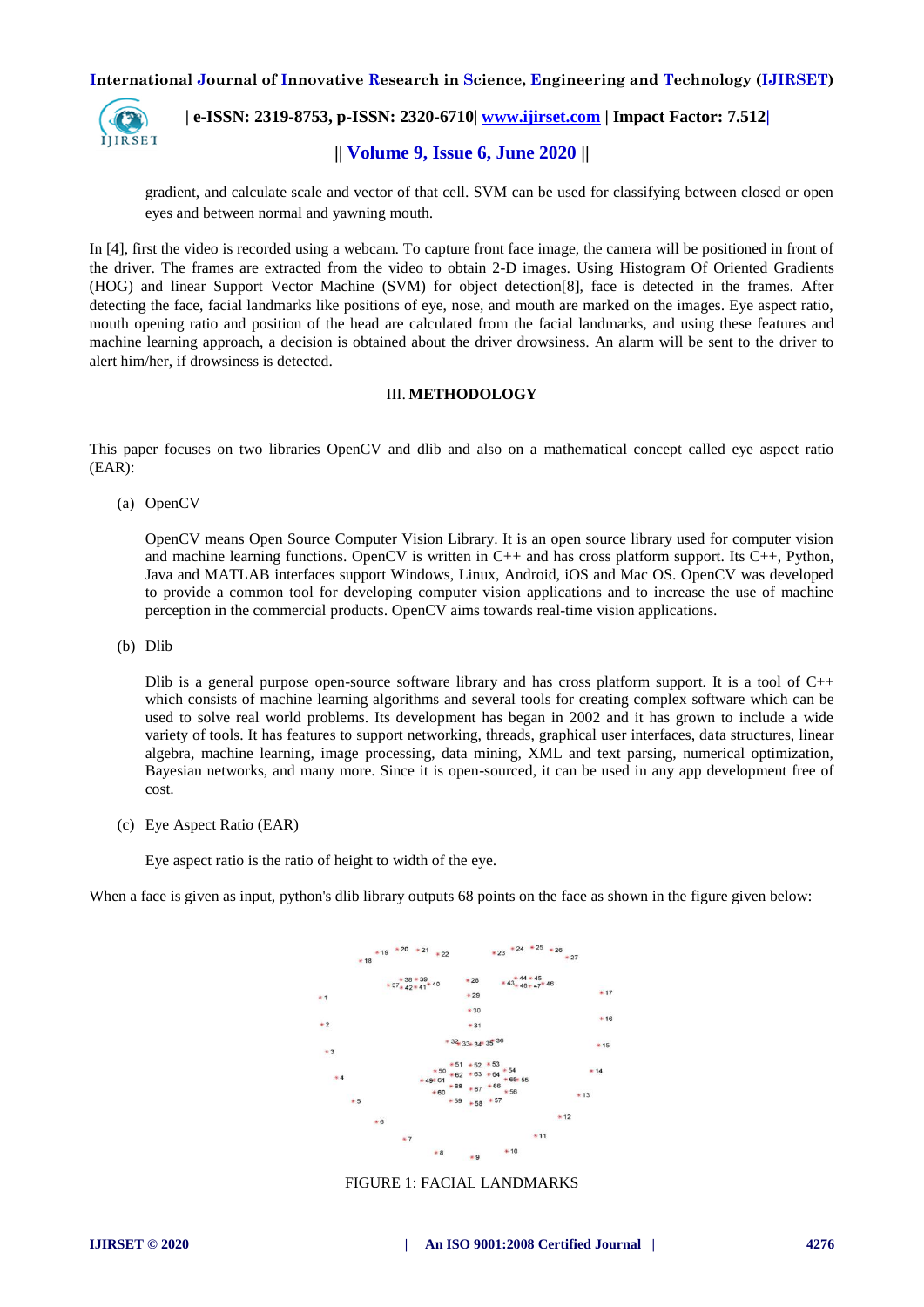## **| e-ISSN: 2319-8753, p-ISSN: 2320-6710| [www.ijirset.com](http://www.ijirset.com/) | Impact Factor: 7.512|** IJIRSET **|| Volume 9, Issue 6, June 2020 ||**

For eye region we need to consider the points from 37-46. Eye aspect ratio can be defined by the following equation:

$$
\text{EAR} = \frac{\|p_2 - p_6\| + \|p_3 - p_5\|}{2\|p_1 - p_4\|}
$$

EAR is approximately constant while the eye is open and will immediately fall to zero when the eye is closed.



FIGURE 2: (A)AN EYE THAT IS FULLY OPEN WITH THE EYE FACIAL LANDMARKS PLOTTED (B) AN EYE THAT IS CLOSED

The eye aspect ratio will be monitored to see if the value falls but does not increase again, thus verifying that the person has closed their eyes. The following figure shows the block diagram for drowsiness detection:



FIGURE 3: BLOCK DIAGRAM

- (a) Image acquisition: Image is captured by the camera as frames.
- (b) Facial landmark detection: Using python's dlib library facial land mark detection is done. After that the eye region is extracted.
- (c) EAR calculation: EAR is calculated to determine if the eye is closed or not.
- (d) Alarm: If the eye is closed for sufficiently long period of time an alarm is played. First of all, two constants are defined: threshold value and frame number limit. Threshold is fixed as 0.3 and the frame number limit is fixed to be 48(based on research works and experimental results). A variable value Count is initialised to 0. First, we'll setup a camera and check for faces. If a face is found, facial landmark detection will be applied and the eye regions will be extracted. Now we have the extracted eye regions and this can be used to compute the eye aspect ratio to determine if the eyes are closed. Whenever the EAR is less then threshold, Count will be incremented by 1. Otherwise Count value will remain 0. If the Count value exceeds the frame number limit given, then an alarm will be sounded to wake up the driver. Else next frame will be captured by the camera. In short, whenever EAR remains lower than the given threshold for a sufficiently long period of time, the proposed algorithm assumes the driver to be drowsy and an alarm will be played. The flowchart for the proposed method is shown below. TH denote the threshold value which is initialised at the start of the algorithm and frnum denote the limit on the number of frames for which count remains less than TH.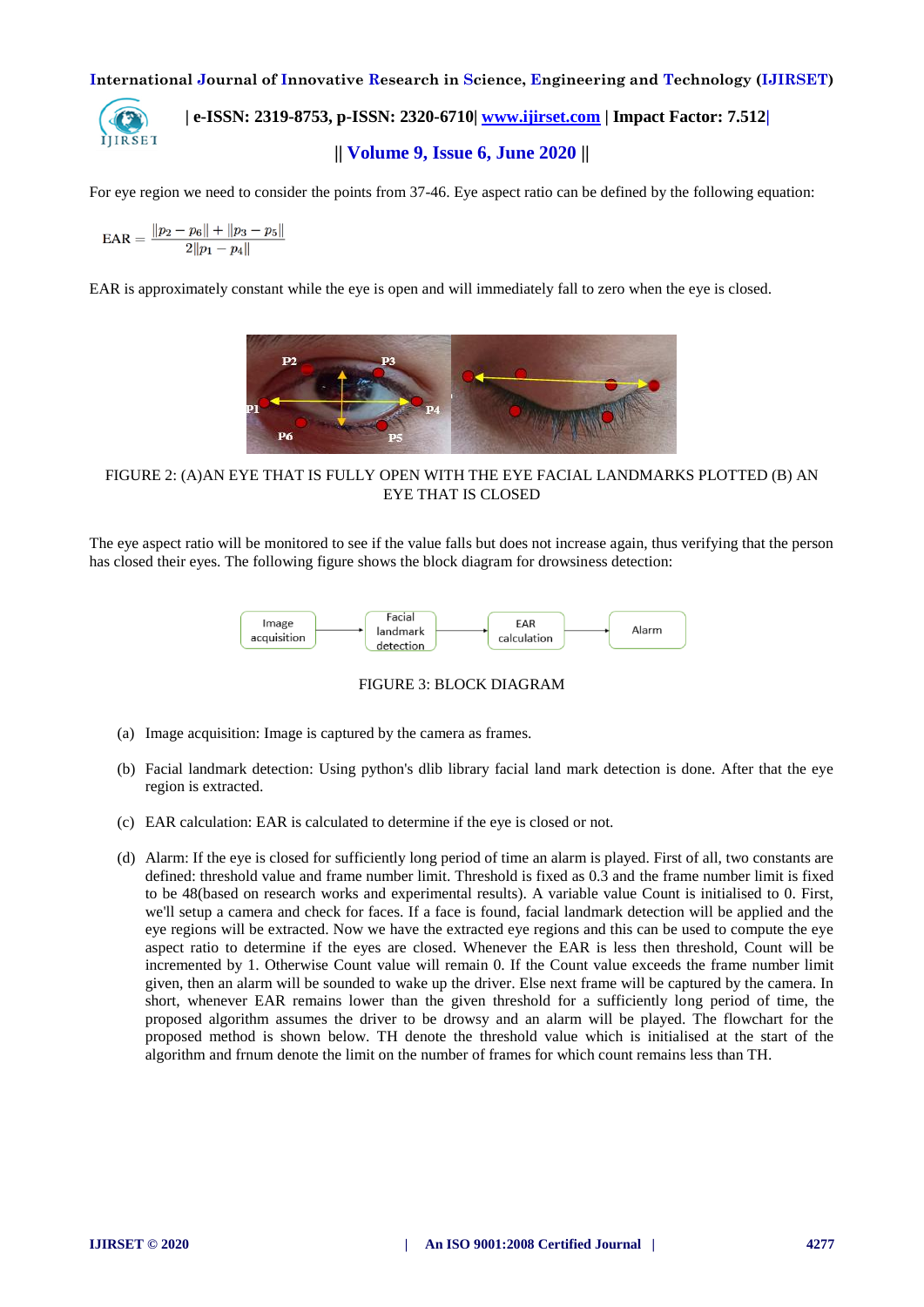

 **| e-ISSN: 2319-8753, p-ISSN: 2320-6710| [www.ijirset.com](http://www.ijirset.com/) | Impact Factor: 7.512|**

**|| Volume 9, Issue 6, June 2020 ||** 



IV.**EXPERIMENTAL RESULTS**

The experiment was done on a laptop with a webcam used for live recording the driver. Figure below shows the results of the experiments conducted on two different people. The programming was done entirely in python language. Two figures are shown for each person. The first figure, for each person, indicates eye detection (the green coloured bounding boxes indicates eye detection). EAR value is calculated lively and shown on the frame as the video is captured. Whenever EAR falls below the threshold value and remains as such for the specified number of frames (frnum), an alarm will be played indicating drowsiness (a red coloured text will also be displayed on the frame), which is shown by the second figure(for each person). The method can be implemented as a system using raspberry pi and can be implemented in vehicles.





FIGURE 5: TEST 1 (A) EYE DETECTION (B) DROWSINESS DETECTION